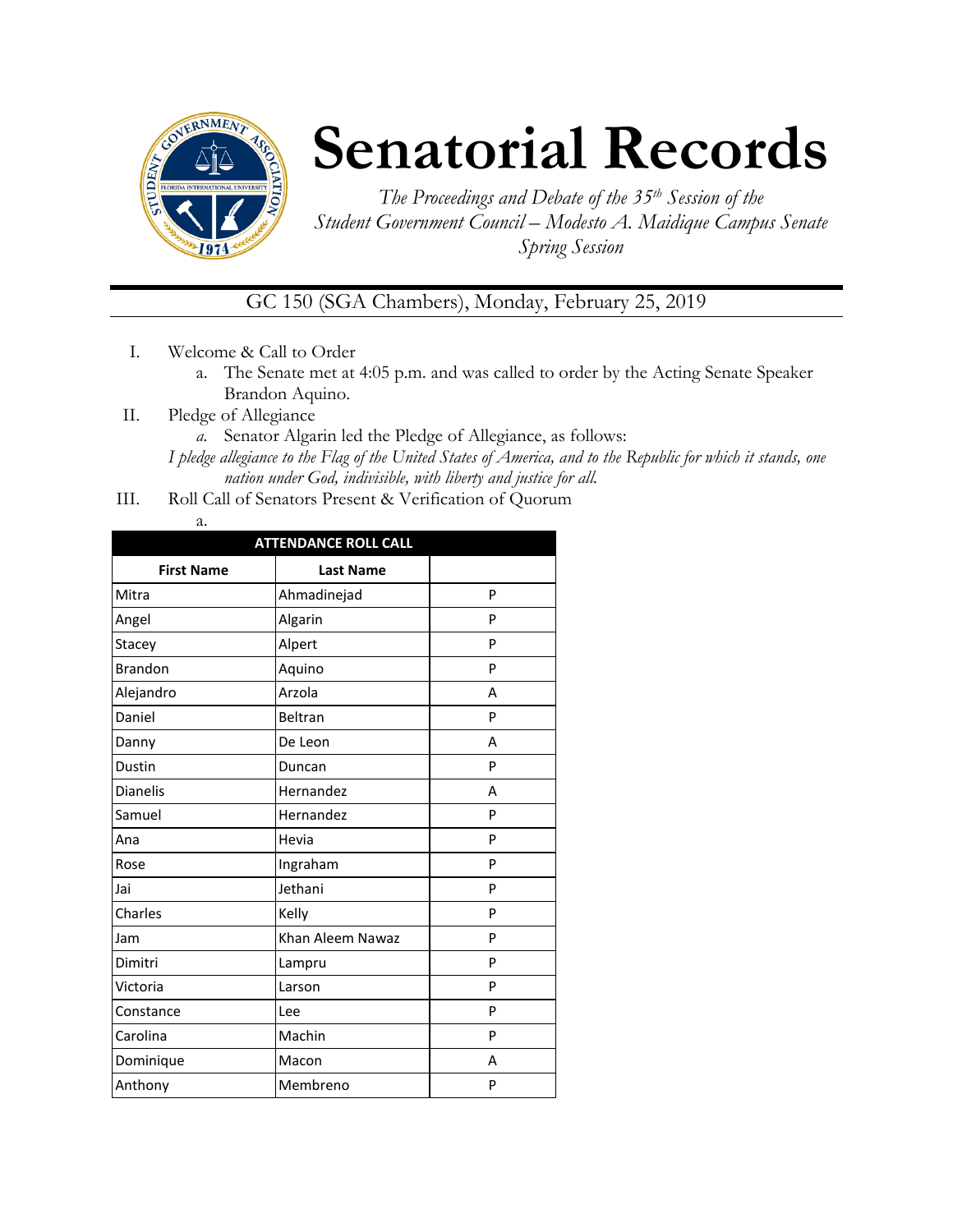| Ariadna                 | Natteri       | P                  |
|-------------------------|---------------|--------------------|
| David                   | Nivia         | P                  |
| LeChara                 | Pryor         | Tardy at 5:08pm    |
| Amelia                  | Raudales      | P                  |
| Rebecca                 | Sanchez       | A                  |
| Samuel                  | Santos        | P                  |
| Jessica                 | Spencer       | A                  |
| Luis                    | Suarez        | P                  |
| Bertha                  | Vera          | P                  |
| Leila                   | Zahedi        | Α                  |
| <b>VACANT</b>           | VACANT        |                    |
| <b>VACANT</b>           | VACANT        |                    |
| <b>VACANT</b>           | <b>VACANT</b> |                    |
| <b>VACANT</b>           | <b>VACANT</b> |                    |
| <b>VACANT</b>           | VACANT        |                    |
| <b>VACANT</b>           | VACANT        |                    |
| <b>VACANT</b>           | <b>VACANT</b> |                    |
| <b>SENATE SEATS</b>     | 38            |                    |
| <b>VACANT SEATS</b>     | 7             | <b>QUORUM</b>      |
| <b>SENATORS PRESENT</b> | 24            | <b>ESTABLISHED</b> |
| <b>AMT FOR QUORUM</b>   | 16            |                    |

- b. Roll was called and Quorum was verified with 24 Senators present.
- IV. Approval of the Minutes from February  $18<sup>th</sup>$ , 2019
	- a. Senator Ingraham moves to approve the minutes from February 18th, 2019. Senator Natteri. Motion passes.
- V. Adoption of the Agenda
	- a. Senator Larson moves to approve appropriation SA3524. Senator Ingraham seconds. Motion passes.
	- b. Senator Larson moves to add SA3525. Senator Ingraham seconds. Motion passes.
	- c. Senator Ingraham moves to add Election of Student Advocacy Chair. Senator Larson seconds. Motion passes.
	- d. Senator Larson moves to add External Relations Hearing to beginning of New Business. Senator Natteri seconds. Motion passes.
	- e. Senator Larson moves to adopt the agenda. Senator Ingraham seconds. Motion passes.
- VI. Invited Speakers
	- a. Elections Commissioners Report
		- i. Applications closed on February 22<sup>nd</sup>, 2019 at 11:59 PM.
		- ii. 64 people have applied.
		- iii. Current standings for candidates and political parties are pending qualifications from the Registrar's and Student Conduct's office.
		- iv. Elections Board will review Political Parties documents this Wednesday.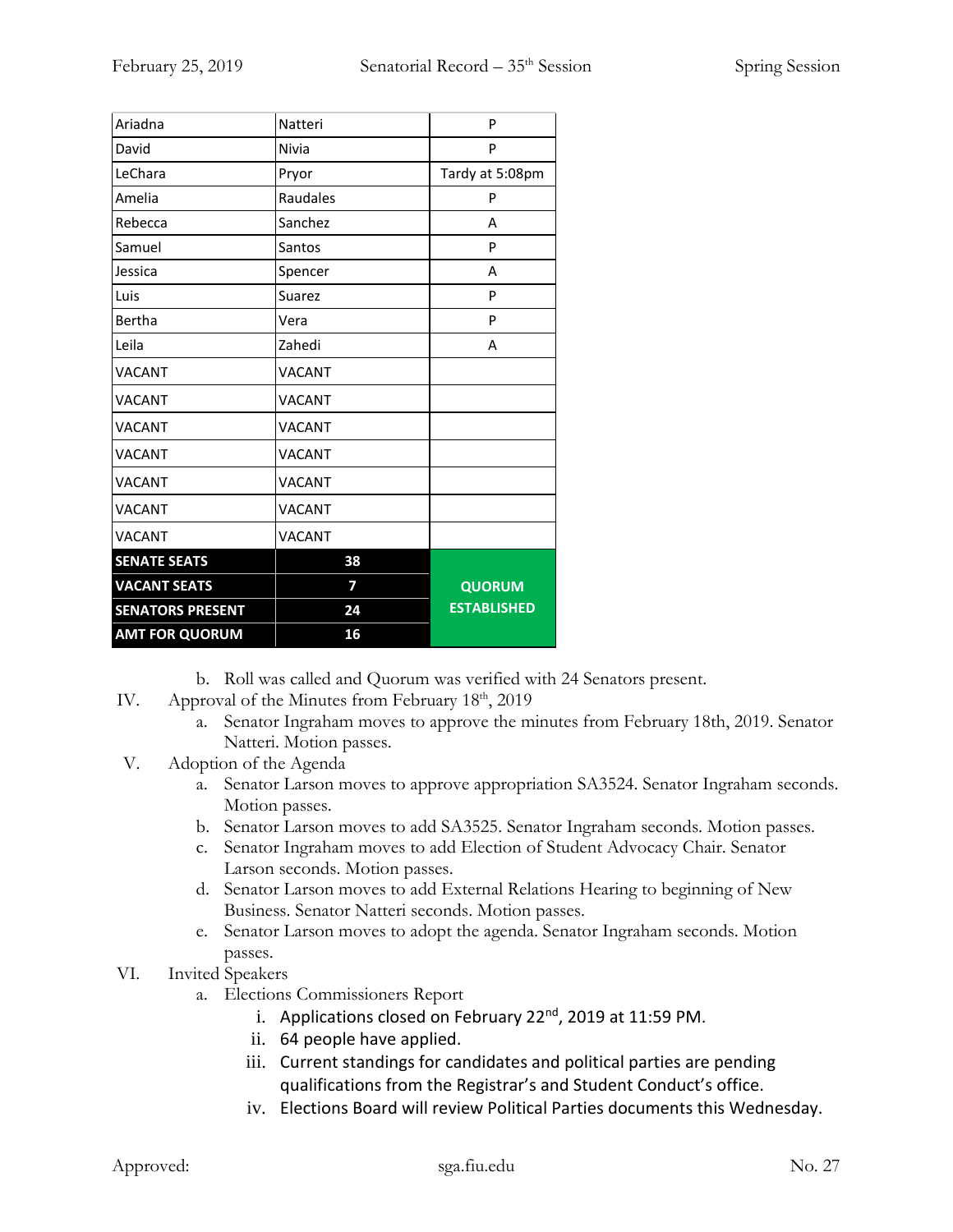- v. Floor Stickers for MMC and EC have been approved by University External Relations to promote Elections.
- vi. We are still awaiting approval for the banner design outside of GL.
- vii. We are hosting 2 make-up info sessions (February 25<sup>th</sup> and February 27<sup>th</sup> at 3 PM in GC 150)
- viii. The last two information sessions had 51 people
- ix. Candidate Packets will be sent out upon approval from the Registrar's and Student Conduct's office.
- x. Ballot Finalized: March 18, 2019
- xi. Debate and Meet the Candidates Events: Open to All Students
- xii. President/Vice President and At Large Debate: March 26, 2019 at 4pm GC 243
- xiii. President/Vice President and Engineering/At Large Senators Debate: March 27 at 4pm– EC Panther Pit
- xiv. Meet the Candidates: March 28, 2019 11am-2pm EC Panther Pit
- xv. Meet the Candidates: March 29, 2019 11am-2pm GC Pit
- VII. Committee Reports
	- a. Finance Committee
		- i. Today we will have two appropriations.
		- ii. We have a today meeting after Senate.
		- iii. If you have any questions, please contact sga.financecom $\omega$ gmail.com
	- b. Rules, Legislation, and Judiciary Committee
		- i. Committee will not meet again until after Spring Break. Our next meeting will be March 18th at 3:30pm before Senate.
		- ii. We are looking at a new meeting time following Spring Break.
		- iii. If you have any questions, please contact sga.rljcommittee@gmail.com
	- c. Operational Review Committee
		- i. We audited CSO and will be compiling all the data to give a presentation.
		- ii. If you have any questions, please contact fiusga.orc $(\partial \text{gmail.com})$
	- d. Internal Affairs Committee
		- i. No report
		- ii. If you have any questions, please contact sga.iacommittee@gmail.com
	- e. Student Advocacy Committee
		- i. E-mail me your Dean meeting report
		- ii. If you have any questions, please contact sga.sacommittee@gmail.com
	- f. Graduate and Professional Students Committee
		- i. We talked about GPSC travel fund. We had 3 appeals and will be seeing more now that the application has changed and students are not following the video properly.
		- ii. Discussed on the GSAW event in out meeting
		- iii. Continue conversation regarding an increase in the stipends for graduate students.
		- iv. If you have any questions, please contact GPSC@fiu.edu
- VIII. Executive Board Reports
	- a. Speaker of the Senate Aquino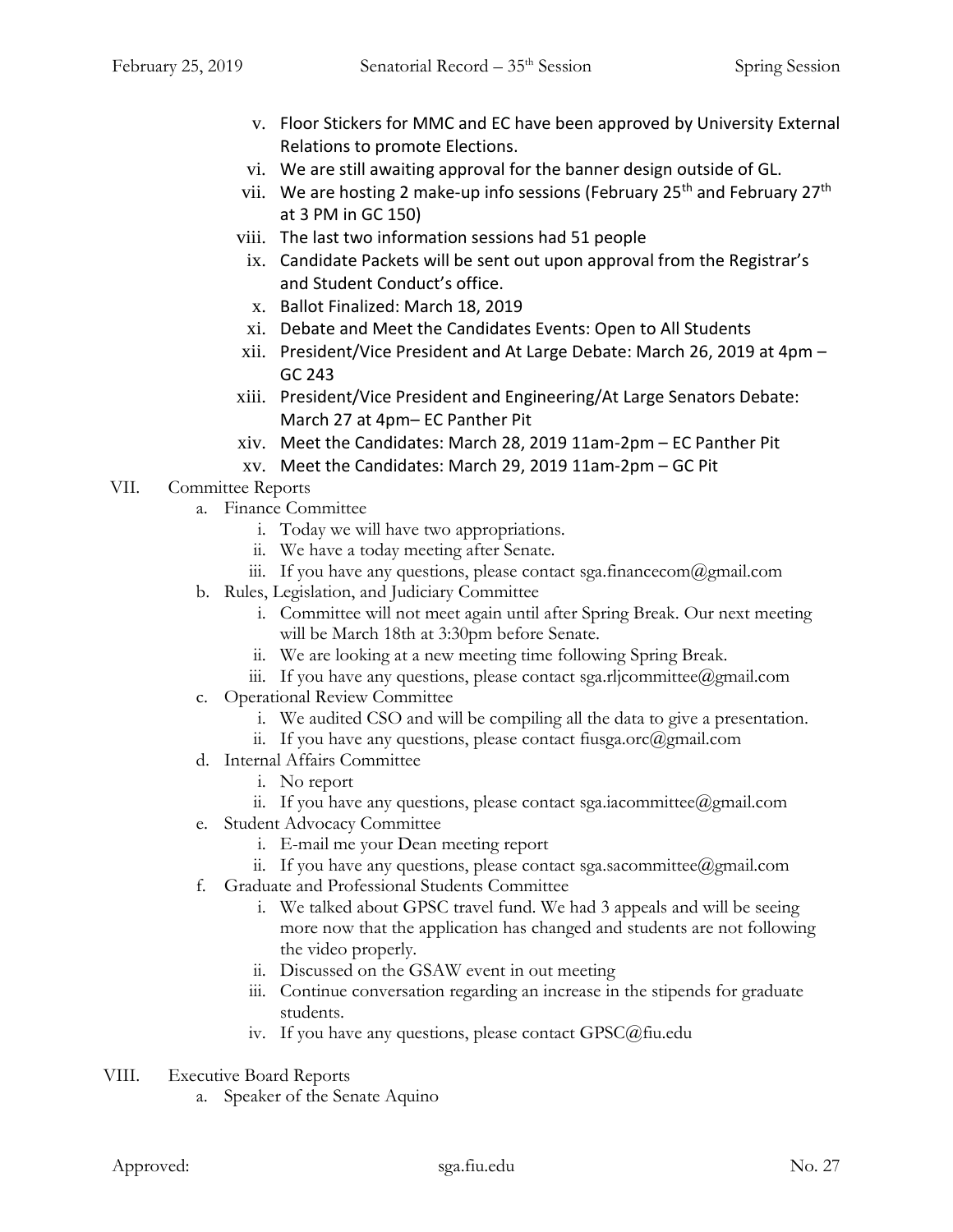- i. Make sure to complete your assignments.
- ii. If you have any questions, please email sgaspeaker@fiu.edu
- b. Speaker Pro Tempore Ahmadinejad
	- i. I collected the minutes from BBC senate meeting and will upload it to the SGA folder
	- ii. If you have any questions, please email sgaprotemp@fiu.edu
- c. President Rosell
	- i. The Board of Trustees meets on Monday next week and their will be discussion on the Strategic Plan.
	- ii. Meeting with the Vice President Pablo Ortiz to discuss Engineering plans.
	- iii. Working with Baseball, Softball, and Football.
	- iv. Would love to do a joint senate and executive event and I am open to ideas.
	- v. If you have any questions, please email sgapres@fiu.edu
- d. Vice President Hernandez
	- i. I had a meeting with Dr. Bejar today and she says she is willing to do a question and answer session. I will be meeting with Speaker of the Senate Aquino and Speaker Pro Tempore Ahmadinejad to see what Senate meeting works best.
	- ii. Since elections applications have closed on Friday I have contacted the Elections Commissioner to send over the Vice Presidential candidates so that transition can occur faster.
	- iii. We will not be having Cabinet this week because we will be having the event Stop the Bleed. I encourage those who can go to attend.
	- iv. The budget for U-Wide is final
		- 1. We will be relooking at out MMC Specific Budget possibly on Wednesday for an administrative error. We will go back and vote on that.
	- v. If you have any questions, please email sgavp@fiu.edu
- e. Comptroller Correa
	- i. Last week we finished deliberations for budgets.
		- 1. Still finalizing the budgets for campus specifics.
	- ii. If you have any questions, please email sgacomp@fiu.edu
- f. Chief Justice (VACANT)
	- i. If you have any questions, please email sgajud@fiu.edu
- IX. Special Orders
	- a. There were none.
- X. Vetoed Legislation
	- a. There were none.
- XI. Second Readings
	- a. There were none.
- XII. Unfinished Business
	- a. SA3521—AN APPROPRIATION TO ALLOCATE \$450 TO FIU CLUB BASKETBALL FOR AIRBNB ACCOMMODATIONS IN GAINESVILLE, FLORIDA
		- i. Senator Ingraham moves to postpone SA3521 indefinitely. Senator Larson seconds. Motion passes.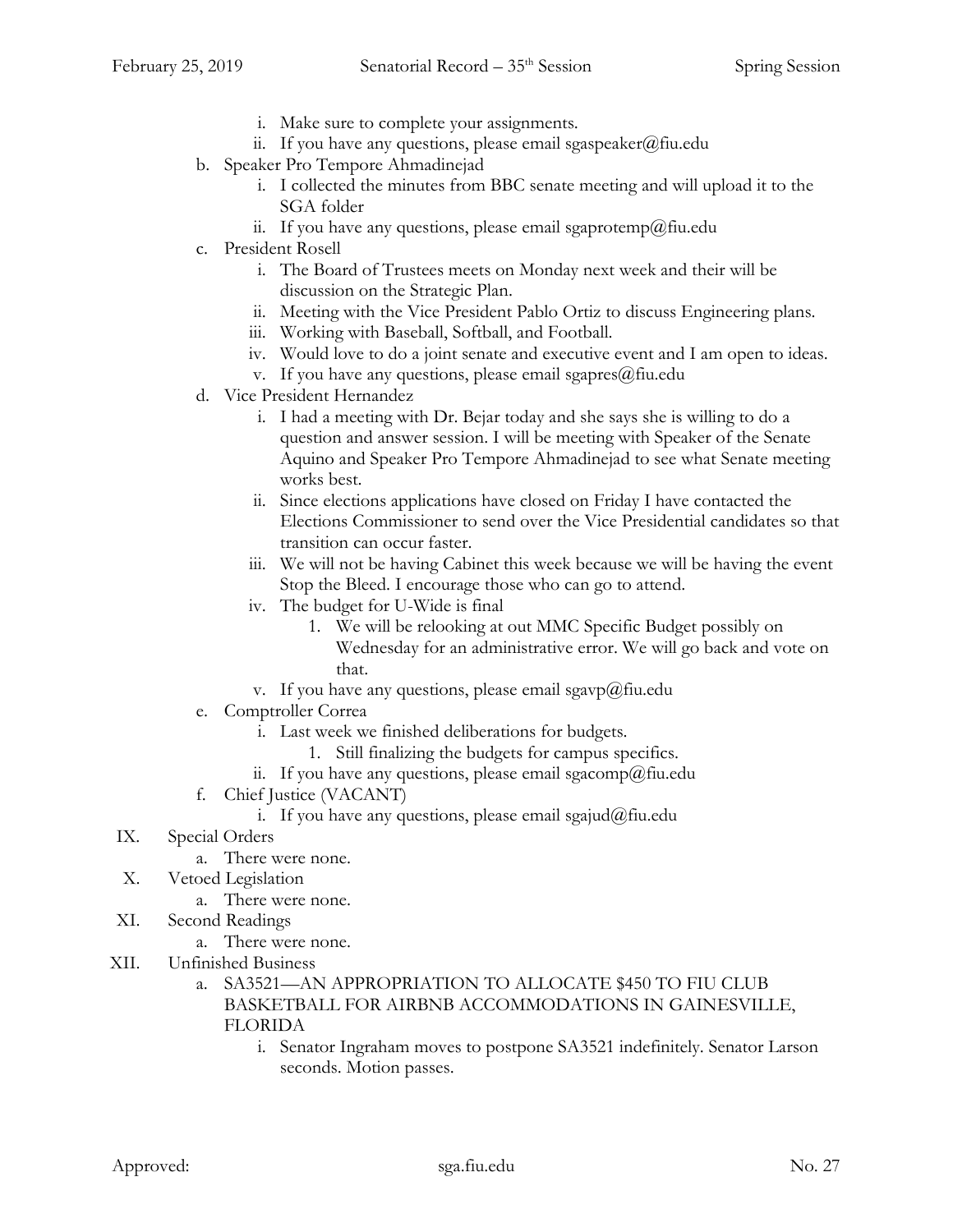#### a. SR3514—A RESOLUTION TO SUPPORT THE HIV PREVENTION AND CARE TRAINING AMONG STUDENT HEALTH CENTER CARE PROVIDERS

- i. Presentation
- ii. Question and Answer Period
	- 1. Senator Samuel Hernandez moves to bypass second reading. Senator Duncan seconds. Motion passes.
	- 2. Senator Santos moves to go into voting procedure. Senator Duncan seconds. Motion passes.

| a.<br><b>VOTE ON APPROVAL OF SR3514</b> |                  |                         |   |  |
|-----------------------------------------|------------------|-------------------------|---|--|
|                                         |                  |                         |   |  |
| Mitra                                   | Ahmadinejad      | P                       | Υ |  |
| Angel                                   | Algarin          | P                       | Υ |  |
| Stacey                                  | Alpert           | P                       | Υ |  |
| Brandon                                 | Aquino           | $\mathsf{P}$            | Υ |  |
| Alejandro                               | Arzola           | A                       |   |  |
| Daniel                                  | Beltran          | $\mathsf{P}$            | Υ |  |
| Danny                                   | De Leon          | $\overline{\mathsf{A}}$ |   |  |
| Dustin                                  | Duncan           | $\mathsf{P}$            | Υ |  |
| Dianelis                                | Hernandez        | Α                       |   |  |
| Samuel                                  | Hernandez        | $\mathsf{P}$            | Υ |  |
| Ana                                     | Hevia            | P                       | Υ |  |
| Rose                                    | Ingraham         | P                       |   |  |
| Jai                                     | Jethani          | $\mathsf{P}$            | Υ |  |
| Charles                                 | Kelly            | P                       | Υ |  |
| Jam                                     | Khan Aleem Nawaz | Α                       |   |  |
| Dimitri                                 | Lampru           | P                       | Υ |  |
| Victoria                                | Larson           | $\mathsf{P}$            | Υ |  |
| Constance                               | Lee              | P                       | Υ |  |
| Carolina                                | Machin           | P                       | Υ |  |
| Dominique                               | Macon            | $\overline{\mathsf{A}}$ |   |  |
| Anthony                                 | Membreno         | P                       | Υ |  |
| Ariadna                                 | Natteri          | P                       | Υ |  |
| David                                   | Nivia            | $\mathsf{P}$            | Υ |  |
| LeChara                                 | Pryor            | Α                       |   |  |
| Amelia                                  | Raudales         | P                       | Υ |  |
| Rebecca                                 | Sanchez          | Α                       |   |  |
| Samuel                                  | Santos           | P                       | Υ |  |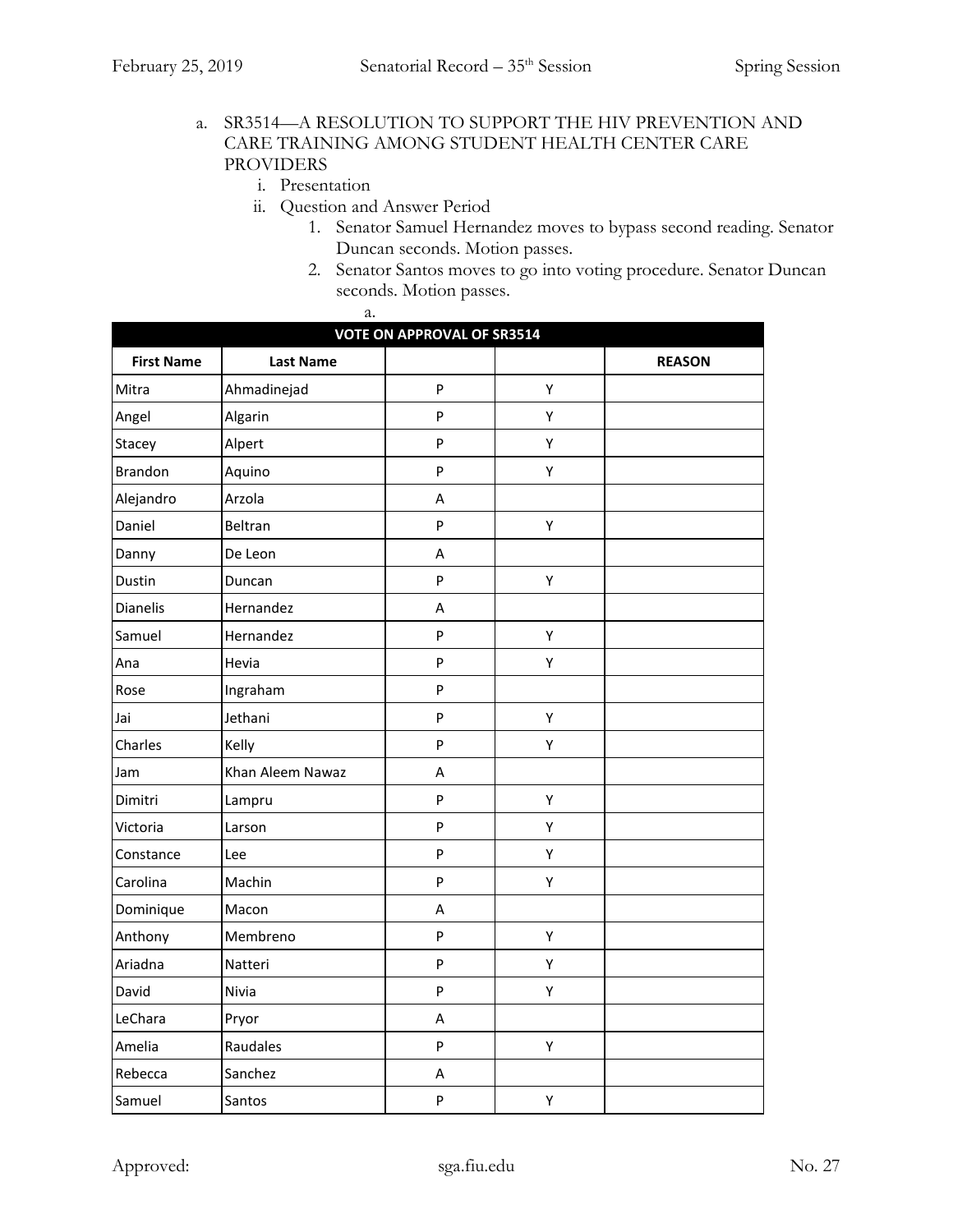| Jessica       | Spencer                   | Α              |    |             |
|---------------|---------------------------|----------------|----|-------------|
| Luis          | Suarez                    | P              | Υ  |             |
| Bertha        | Vera                      | P              | Υ  |             |
| Leila         | Zahedi                    | A              |    |             |
| <b>VACANT</b> | <b>VACANT</b>             |                |    |             |
| <b>VACANT</b> | <b>VACANT</b>             |                |    |             |
| <b>VACANT</b> | <b>VACANT</b>             |                |    |             |
| VACANT        | <b>VACANT</b>             |                |    |             |
| <b>VACANT</b> | <b>VACANT</b>             |                |    |             |
| <b>VACANT</b> | <b>VACANT</b>             |                |    |             |
| <b>VACANT</b> | <b>VACANT</b>             |                |    |             |
|               |                           | YAY            | 21 |             |
|               | <b>QUORUM ESTABLISHED</b> | <b>NAY</b>     | 0  | <b>PASS</b> |
|               |                           | <b>ABSTAIN</b> | 0  |             |

**3. SR3514 passed**

*Point of Personal Privilege for Senator Khan Aleem Nawaz at 4:21PM; Dismissed*

- XIII. New Business
	- a. Senate Hearing: Secretary of External Relations, Paulina Maurovich
		- i. Question and Answer Period
			- 1. Senator Natteri moves to close question and answer period. Senator Nivia seconds. Motion passes.
	- b. Chief Justice Applicant Hearings
		- i. Matthew Beck
			- 1. Presentation Period
			- 2. Question and Answer Period
				- a. Senator Nivia moves to close question and answer period. Senator Duncan seconds. Motion passes.
		- ii. Nataly de la Osa
			- 1. Presentation Period
			- 2. Senator Natteri moves to go into a 3 minute recess period. Senator Nivia seconds. Motion fails.
			- 3. Question and Answer period
				- a. Senator Vera moves to close question and answer period. Senator Natteri seconds. Motion passes.
			- 4. Senate Speaker Aquino called for a 5 minute recess.
			- 5. Senate Speaker Aquino calls for quorum call.

|                             | а.               |  |
|-----------------------------|------------------|--|
| <b>ATTENDANCE ROLL CALL</b> |                  |  |
| <b>First Name</b>           | <b>Last Name</b> |  |
| Mitra                       | Ahmadinejad      |  |
| Angel                       | Algarin          |  |
| Stacey                      | Alpert           |  |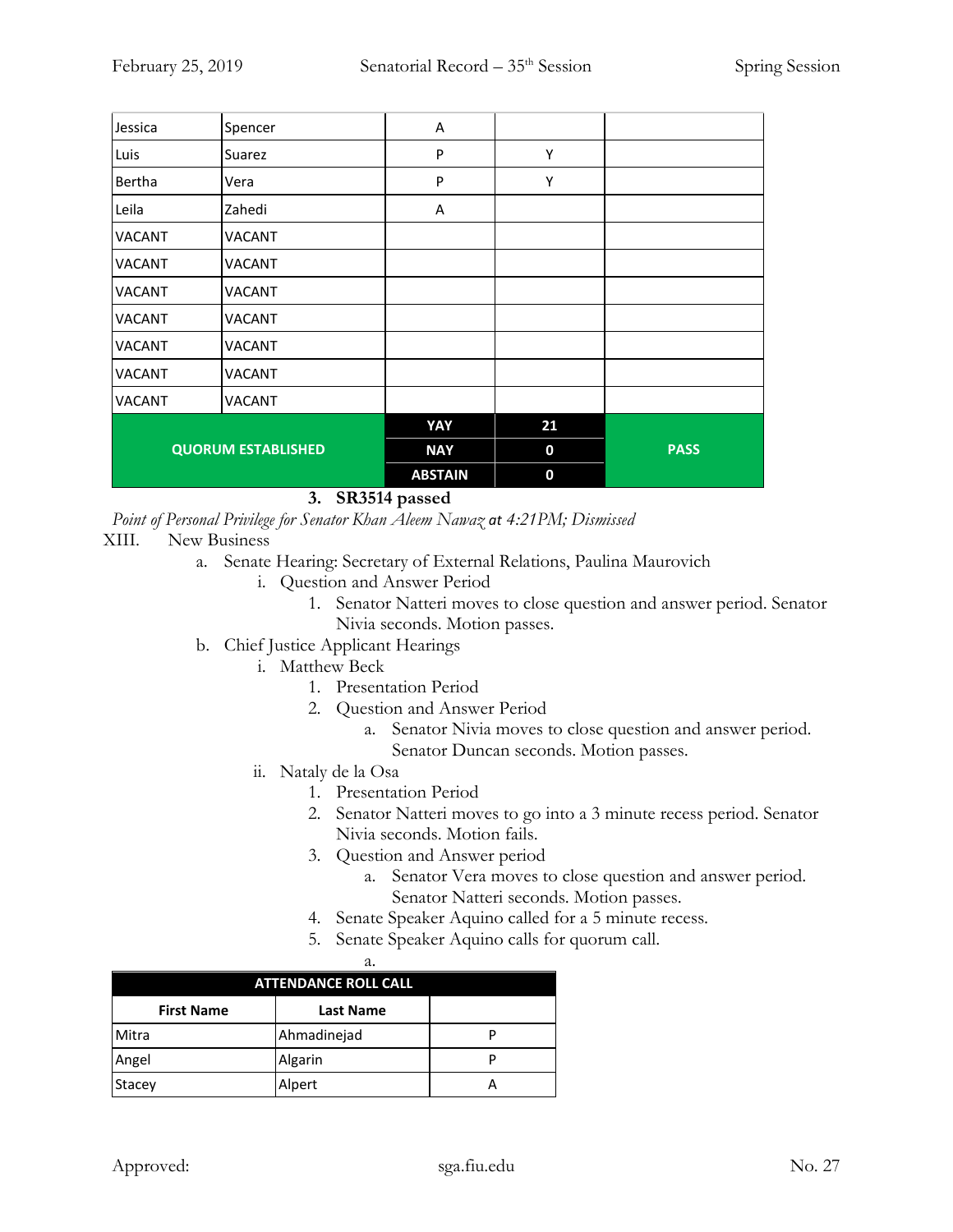| <b>AMT FOR QUORUM</b>   | 16               |                    |
|-------------------------|------------------|--------------------|
| <b>SENATORS PRESENT</b> | 21               | <b>ESTABLISHED</b> |
| <b>VACANT SEATS</b>     | 7                | <b>QUORUM</b>      |
| <b>SENATE SEATS</b>     | 38               |                    |
| <b>VACANT</b>           | <b>VACANT</b>    |                    |
| <b>VACANT</b>           | <b>VACANT</b>    |                    |
| <b>VACANT</b>           | VACANT           |                    |
| <b>VACANT</b>           | <b>VACANT</b>    |                    |
| VACANT                  | VACANT           |                    |
| <b>VACANT</b>           | <b>VACANT</b>    |                    |
| VACANT                  | <b>VACANT</b>    |                    |
| Leila                   | Zahedi           | Α                  |
| <b>Bertha</b>           | Vera             | P                  |
| Luis                    | Suarez           | P                  |
| Jessica                 | Spencer          | Α                  |
| Samuel                  | Santos           | P                  |
| Rebecca                 | Sanchez          | A                  |
| Amelia                  | Raudales         | P                  |
| LeChara                 | Pryor            | P                  |
| David                   | Nivia            | P                  |
| Ariadna                 | Natteri          | P                  |
| Anthony                 | Membreno         | A                  |
| Dominique               | Macon            | Α                  |
| Carolina                | Machin           | P                  |
| Constance               | Lee              | P                  |
| Victoria                | Larson           | P                  |
| Dimitri                 | Lampru           | P                  |
| Jam                     | Khan Aleem Nawaz | A                  |
| Charles                 | Kelly            | P                  |
| Jai                     | Jethani          | P                  |
| Rose                    | Ingraham         | P                  |
| Ana                     | Hevia            | P                  |
| Samuel                  | Hernandez        | P                  |
| <b>Dianelis</b>         | Hernandez        | Α                  |
| Dustin                  | Duncan           | P                  |
| Danny                   | De Leon          | Α                  |
| Daniel                  | Beltran          | P                  |
| Alejandro               | Arzola           | A                  |
| <b>Brandon</b>          | Aquino           | P                  |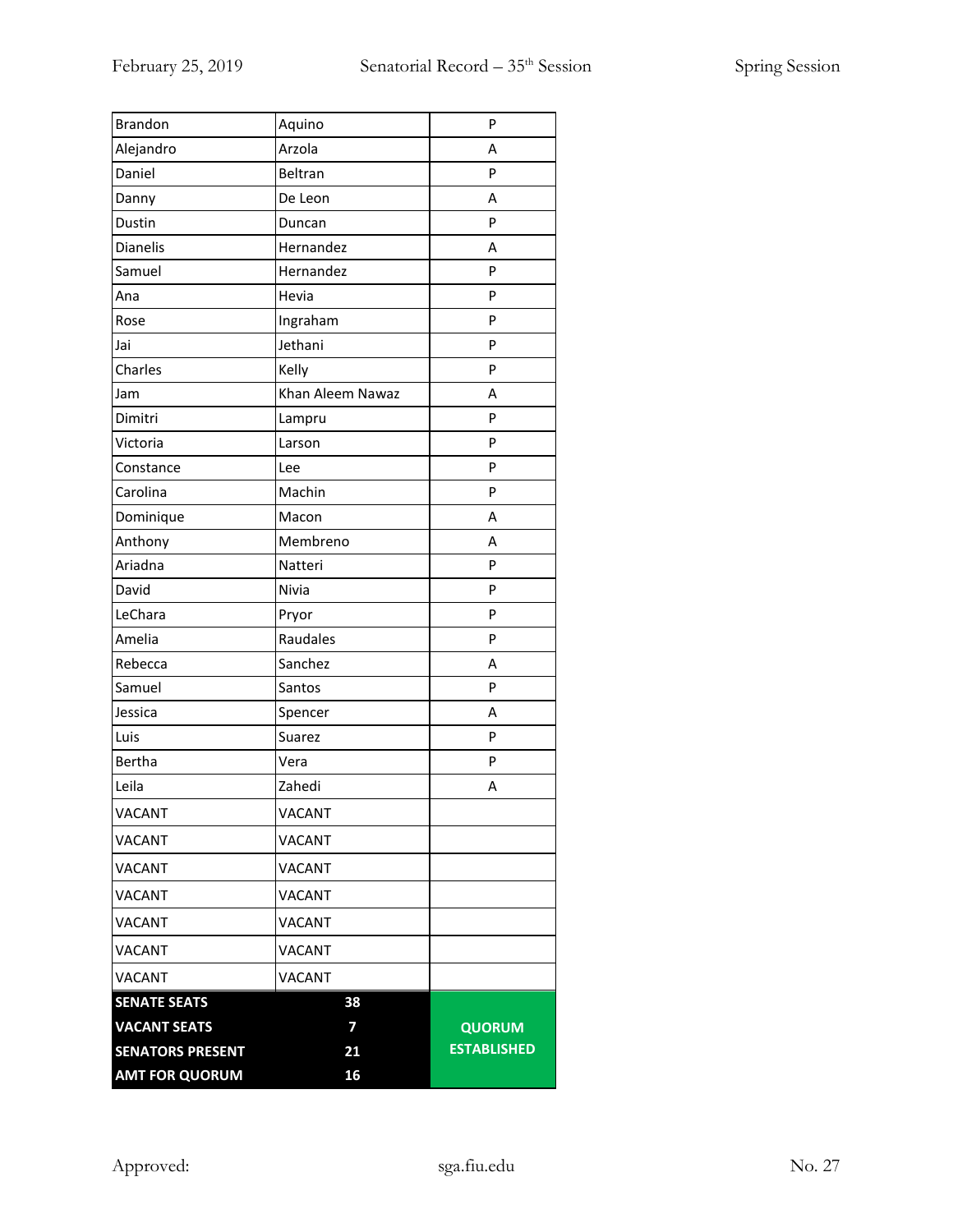- 6. Senator Larson moves to go into a 10 minute discussion period. Senator Ingraham seconds. Motion passes.
- 7. Senator Ingraham moves to extend discussion period for 10 minutes. Santos seconds. Motion passes.

*Point of Personal Privilege for Senator Duncan at 4:53PM; Returned at 4:56PM Point of Personal Privilege for Senator Suarez at 4:53PM; Returned at 4:57PM Point of Personal Privilege for Senator Membrano at 5:05PM; Dismissed Point of Personal Privilege for Senator Alpert at 5:06PM; Dismissed* 

- 8. Senator Samuel Hernandez moves to close discussion period. Senator Ingraham seconds. Motion passes.
- 9. Senator Ingraham moves to go into voting procedure on a recommendation for Chief Justice. Senator Vera seconds. Motion passes.

| a.                |                  |                |                          |               |  |
|-------------------|------------------|----------------|--------------------------|---------------|--|
|                   |                  | <b>VOTE ON</b> |                          |               |  |
| <b>First Name</b> | <b>Last Name</b> |                |                          | <b>REASON</b> |  |
| Mitra             | Ahmadinejad      | P              | Nataly                   |               |  |
| Angel             | Algarin          | P              | Nataly                   |               |  |
| Stacey            | Alpert           | A              |                          |               |  |
|                   |                  |                | Abstain, part of Student |               |  |
| <b>Brandon</b>    | Aquino           | P              | Ambassador               |               |  |
| Alejandro         | Arzola           | A              |                          |               |  |
| Daniel            | Beltran          | P              | Nataly                   |               |  |
| Danny             | De Leon          | A              |                          |               |  |
| Dustin            | Duncan           | P              | Mathew                   |               |  |
| <b>Dianelis</b>   | Hernandez        | A              |                          |               |  |
| Samuel            | Hernandez        | P              | Mathew                   |               |  |
| Ana               | Hevia            | P              | Nataly                   |               |  |
| Rose              | Ingraham         | P              | Nataly                   |               |  |
| Jai               | Jethani          | P              | Nataly                   |               |  |
| Charles           | Kelly            | P              | Mathew                   |               |  |
| Jam               | Khan Aleem Nawaz | A              |                          |               |  |
| Dimitri           | Lampru           | P              | Mathew                   |               |  |
| Victoria          | Larson           | P              | Nataly                   |               |  |
| Constance         | Lee              | P              | Nataly                   |               |  |
| Carolina          | Machin           | P              | Mathew                   |               |  |
| Dominique         | Macon            | A              |                          |               |  |
| Anthony           | Membreno         | A              |                          |               |  |
| Ariadna           | Natteri          | P              | Mathew                   |               |  |
| David             | Nivia            | P              | Mathew                   |               |  |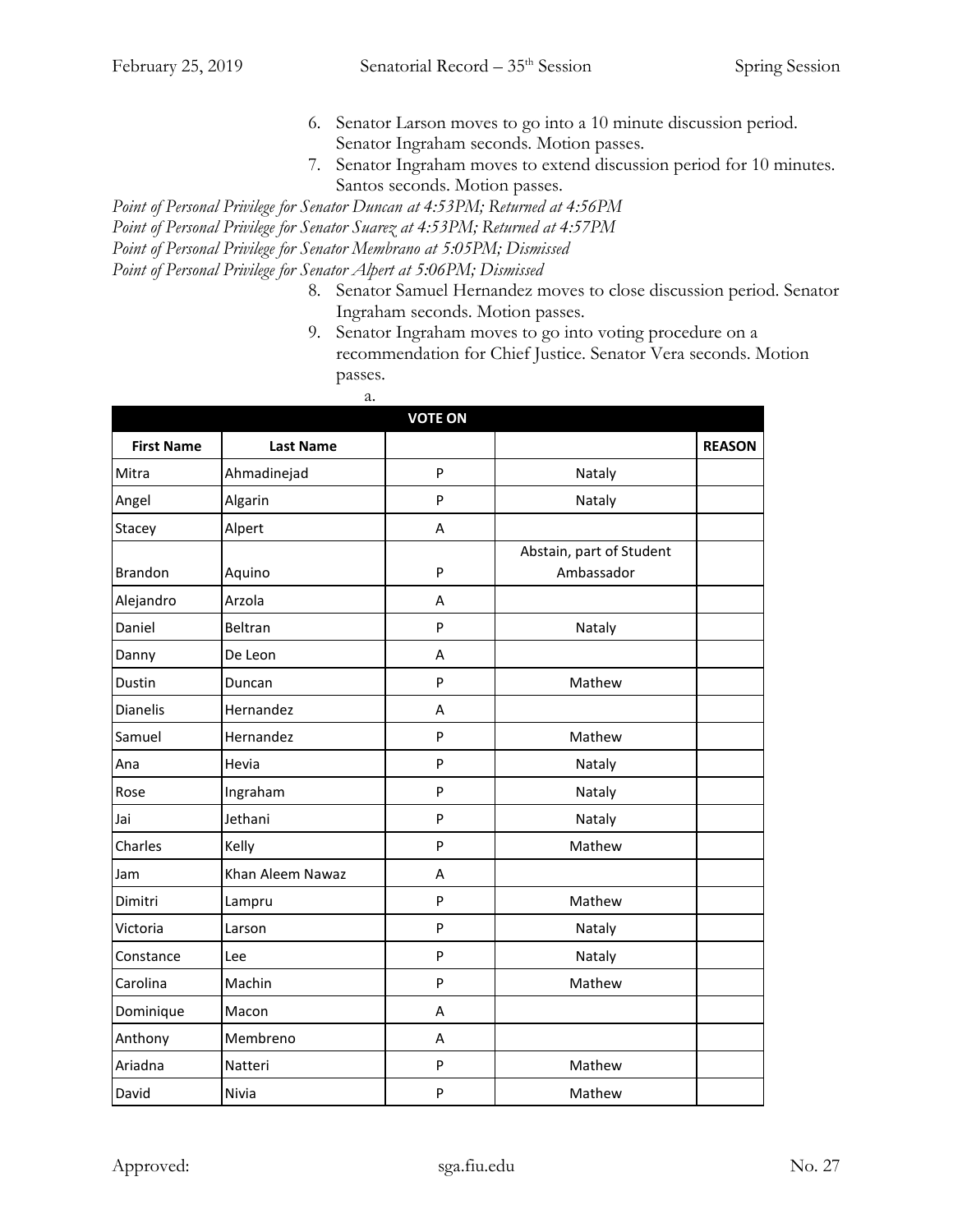| LeChara       | Pryor                     | P              |                          |  |
|---------------|---------------------------|----------------|--------------------------|--|
|               |                           |                | Abstain, part of Student |  |
| Amelia        | Raudales                  | P              | Ambassador               |  |
| Rebecca       | Sanchez                   | A              |                          |  |
| Samuel        | Santos                    | P              | Nataly                   |  |
| Jessica       | Spencer                   | Α              |                          |  |
| Luis          | Suarez                    | P              | Abstain                  |  |
| Bertha        | Vera                      | P              | Nataly                   |  |
| Leila         | Zahedi                    | Α              |                          |  |
| <b>VACANT</b> | VACANT                    |                |                          |  |
| <b>VACANT</b> | <b>VACANT</b>             |                |                          |  |
| <b>VACANT</b> | <b>VACANT</b>             |                |                          |  |
| <b>VACANT</b> | <b>VACANT</b>             |                |                          |  |
| VACANT        | VACANT                    |                |                          |  |
| VACANT        | <b>VACANT</b>             |                |                          |  |
| VACANT        | VACANT                    |                |                          |  |
|               |                           | <b>Nataly</b>  | 10                       |  |
|               | <b>QUORUM ESTABLISHED</b> | <b>Mathew</b>  | 7                        |  |
|               |                           | <b>ABSTAIN</b> | 3                        |  |

10. The Senate recommends Nataly de la Osa as Chief of Justice *Point of Personal Privilege for Senator Lampru at 5:13PM; Returned at 5:18PM.*

- iii. Senator Ingraham moves to table Item C and D. Senator Algarin seconds. Motion passes.
- c. Confirmation of the Secretary of Athletics: Sabrina Villamizar
- d. Confirmation of the Deputy Chief of Staff: Ashley Nunez
- e. SA3524—AN APPROPRIATION TO ALLOCATE \$600 TO FIU CLUB BASKETBALL FOR HOTEL ACCOMMODATIONS IN GAINESVILLE, FLORIDA
	- i. Presentation Period

*Point of Personal Privilege for Senator Kelly at 5:53PM; Returned at 5:56PM.*

*Point of Personal Privilege for Senator Natteri at 5:53PM; Returned at 5:55PM.*

- ii. Question and Answer Period
	- 1. Senator Ingraham moves to close question and answer period. Senator Nivia seconds. Motion passes.
	- 2. Senator Ingraham moves to bypass second reading. Senator Santos seconds. Motion passes.
	- 3. Senator Ingraham moves to go into voting procedure. Senator Duncan seconds. Motion passes.

| <b>VOTE ON</b>    |           |  |  |               |
|-------------------|-----------|--|--|---------------|
| <b>First Name</b> | Last Name |  |  | <b>REASON</b> |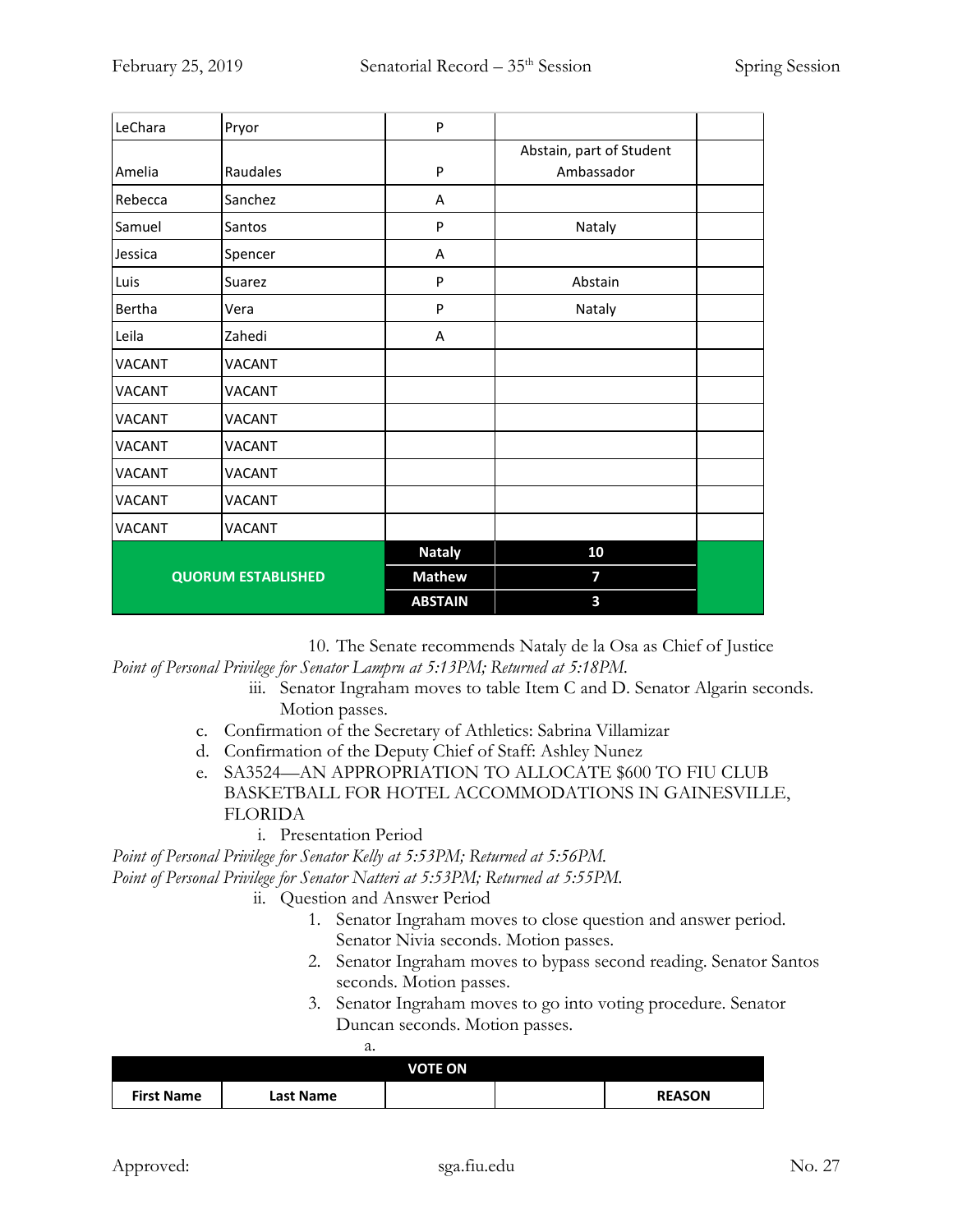| Mitra         | Ahmadinejad      | ${\sf P}$ | Υ |  |
|---------------|------------------|-----------|---|--|
| Angel         | Algarin          | P         | Υ |  |
| Stacey        | Alpert           | A         |   |  |
| Brandon       | Aquino           | P         | Υ |  |
| Alejandro     | Arzola           | Α         |   |  |
| Daniel        | Beltran          | P         | Υ |  |
| Danny         | De Leon          | A         |   |  |
| Dustin        | Duncan           | P         | Υ |  |
| Dianelis      | Hernandez        | Α         |   |  |
| Samuel        | Hernandez        | P         | Υ |  |
| Ana           | Hevia            | P         | Υ |  |
| Rose          | Ingraham         | P         | Υ |  |
| Jai           | Jethani          | ${\sf P}$ | Υ |  |
| Charles       | Kelly            | P         |   |  |
| Jam           | Khan Aleem Nawaz | A         |   |  |
| Dimitri       | Lampru           | P         | Υ |  |
| Victoria      | Larson           | P         | Υ |  |
| Constance     | Lee              | P         | Υ |  |
| Carolina      | Machin           | P         | Υ |  |
| Dominique     | Macon            | Α         |   |  |
| Anthony       | Membreno         | Α         |   |  |
| Ariadna       | Natteri          | ${\sf P}$ |   |  |
| David         | Nivia            | P         | Υ |  |
| LeChara       | Pryor            | P         | Υ |  |
| Amelia        | Raudales         | P         | Υ |  |
| Rebecca       | Sanchez          | A         |   |  |
| Samuel        | Santos           | P         | Υ |  |
| Jessica       | Spencer          | A         |   |  |
| Luis          | Suarez           | P         | Υ |  |
| Bertha        | Vera             | P         | Υ |  |
| Leila         | Zahedi           | A         |   |  |
| <b>VACANT</b> | VACANT           |           |   |  |
| VACANT        | <b>VACANT</b>    |           |   |  |
| VACANT        | VACANT           |           |   |  |
| VACANT        | VACANT           |           |   |  |
| VACANT        | VACANT           |           |   |  |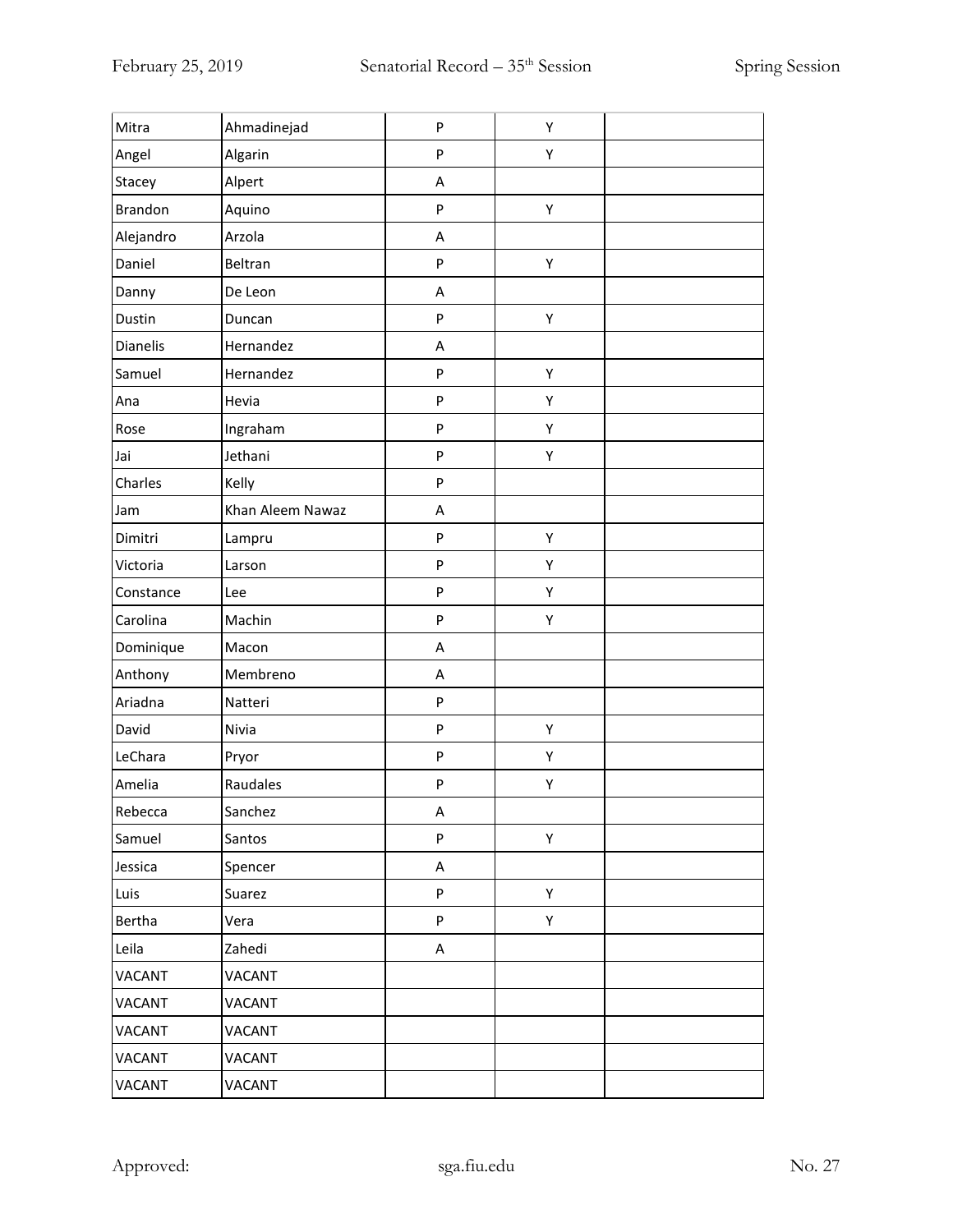| <b>VACANT</b>             | VACANT |                |    |             |
|---------------------------|--------|----------------|----|-------------|
| <b>VACANT</b>             | VACANT |                |    |             |
| <b>QUORUM ESTABLISHED</b> |        | YAY            | 19 |             |
|                           |        | <b>NAY</b>     | 0  | <b>PASS</b> |
|                           |        | <b>ABSTAIN</b> | 0  |             |

#### **4. SA3524 passed**

*Point of Personal Privilege for Senator Algarin at 6:00PM; Returned at 6:02PM*

- 5. Senator Ingraham moves to extend Senate by 15 minutes. Senator Larson seconds. Motion passes.
- f. SA3525—AN APPROPRIATION TO ALLOCATE \$1,250 TO THE FUTURE BUSINESS LEADERS OF AMERICA FOR HOTEL ACCOMMODATIONS IN ORLANDO, FL
	- i. Presentation Period
	- ii. Question and Answer Period

a.

- 1. Senator Ingraham moves to close question and answer period. Senator Larson seconds. Motion passes.
- 2. Senator Ingraham moves to bypass second reading. Senator Larson seconds. Motion passes.
- 3. Senator Ingraham moves to go into voting procedure. Senator Larson seconds. Motion passes.

| <b>VOTE ON</b>    |                  |   |   |               |  |
|-------------------|------------------|---|---|---------------|--|
| <b>First Name</b> | <b>Last Name</b> |   |   | <b>REASON</b> |  |
| Mitra             | Ahmadinejad      | P | Υ |               |  |
| Angel             | Algarin          | P | Υ |               |  |
| Stacey            | Alpert           | Α |   |               |  |
| <b>Brandon</b>    | Aquino           | P | Υ |               |  |
| Alejandro         | Arzola           | Α |   |               |  |
| Daniel            | Beltran          | P | Υ |               |  |
| Danny             | De Leon          | A |   |               |  |
| Dustin            | Duncan           | P | Υ |               |  |
| Dianelis          | Hernandez        | Α |   |               |  |
| Samuel            | Hernandez        | P | Υ |               |  |
| Ana               | Hevia            | P | Υ |               |  |
| Rose              | Ingraham         | P | Υ |               |  |
| Jai               | Jethani          | P | Υ |               |  |
| Charles           | Kelly            | P | Υ |               |  |
| Jam               | Khan Aleem Nawaz | Α |   |               |  |
| Dimitri           | Lampru           | P | Υ |               |  |
| Victoria          | Larson           | P | Υ |               |  |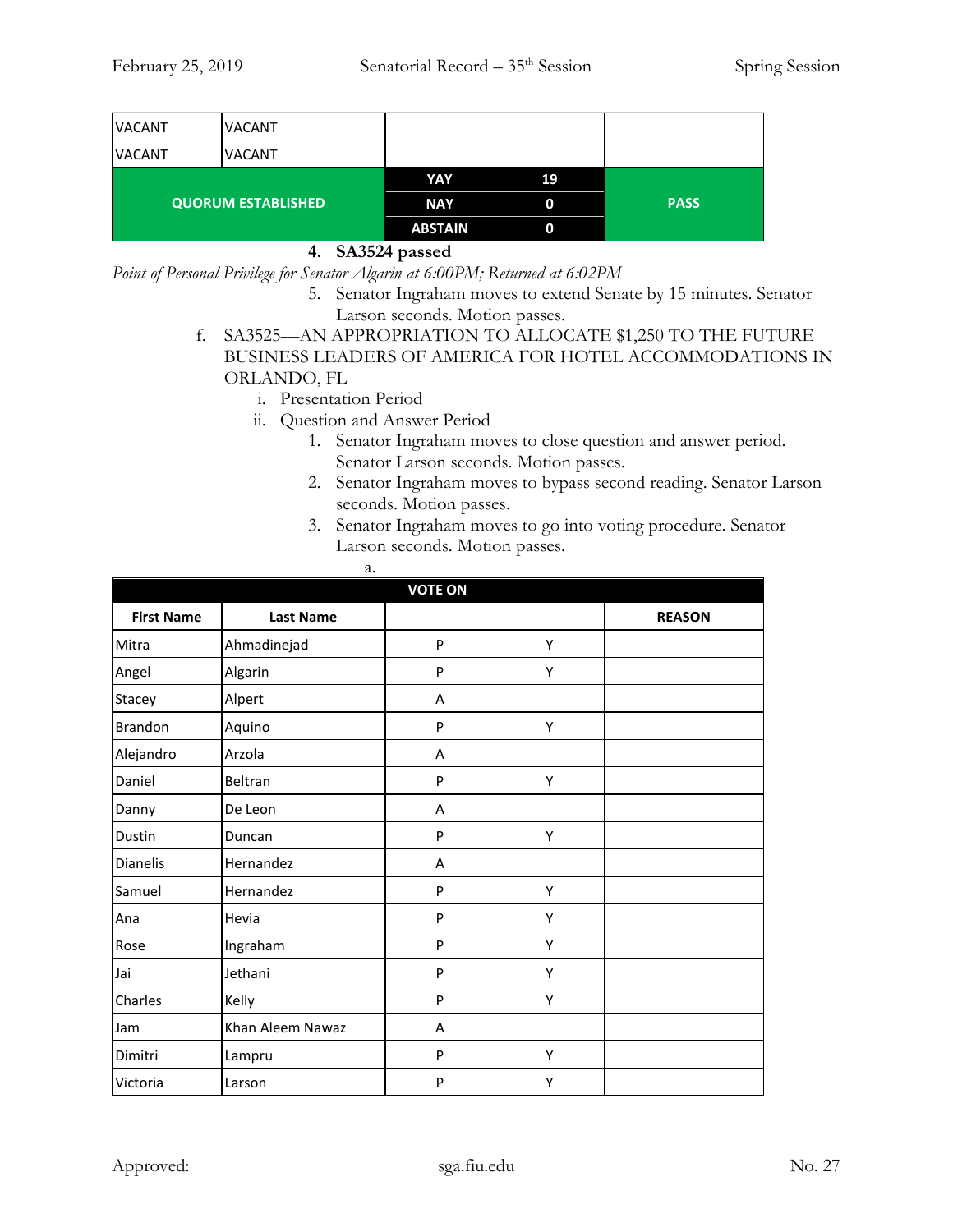| Constance                 | Lee           | ${\sf P}$      | Υ                |             |
|---------------------------|---------------|----------------|------------------|-------------|
| Carolina                  | Machin        | P              | Υ                |             |
| Dominique                 | Macon         | A              |                  |             |
| Anthony                   | Membreno      | A              |                  |             |
| Ariadna                   | Natteri       | P              | Υ                |             |
| David                     | Nivia         | P              | Υ                |             |
| LeChara                   | Pryor         | P              | Υ                |             |
| Amelia                    | Raudales      | P              | Υ                |             |
| Rebecca                   | Sanchez       | A              |                  |             |
| Samuel                    | Santos        | P              | Υ                |             |
| Jessica                   | Spencer       | Α              |                  |             |
| Luis                      | Suarez        | P              | Υ                |             |
| Bertha                    | Vera          | ${\sf P}$      | Υ                |             |
| Leila                     | Zahedi        | A              |                  |             |
| <b>VACANT</b>             | <b>VACANT</b> |                |                  |             |
| <b>VACANT</b>             | <b>VACANT</b> |                |                  |             |
| <b>VACANT</b>             | <b>VACANT</b> |                |                  |             |
| <b>VACANT</b>             | <b>VACANT</b> |                |                  |             |
| <b>VACANT</b>             | <b>VACANT</b> |                |                  |             |
| <b>VACANT</b>             | <b>VACANT</b> |                |                  |             |
| <b>VACANT</b>             | VACANT        |                |                  |             |
|                           |               | YAY            | 21               |             |
| <b>QUORUM ESTABLISHED</b> |               | <b>NAY</b>     | $\boldsymbol{0}$ | <b>PASS</b> |
|                           |               | <b>ABSTAIN</b> | $\mathbf 0$      |             |

**4. SA3525 passed**

- iii. Senator Kelly moves to takes from the table Item C and D. Senator Duncan seconds. Motion passes.
- g. Confirmation of the Secretary of Athletics: Sabrina Villamizar
	- i. Presentation Period
	- ii. Question and Answer Period
		- 1. Senator Larson moves to close question and answer period. Senator Nivia seconds. Motion passes.
		- 2. Senator Lampru moves to go into voting procedure. Senator Duncan seconds. Motion passes.

|                   | а.               |   |  |               |  |
|-------------------|------------------|---|--|---------------|--|
| <b>VOTE ON</b>    |                  |   |  |               |  |
| <b>First Name</b> | <b>Last Name</b> |   |  | <b>REASON</b> |  |
| Mitra             | Ahmadinejad      | D |  |               |  |
| Angel             | Algarin          | D |  |               |  |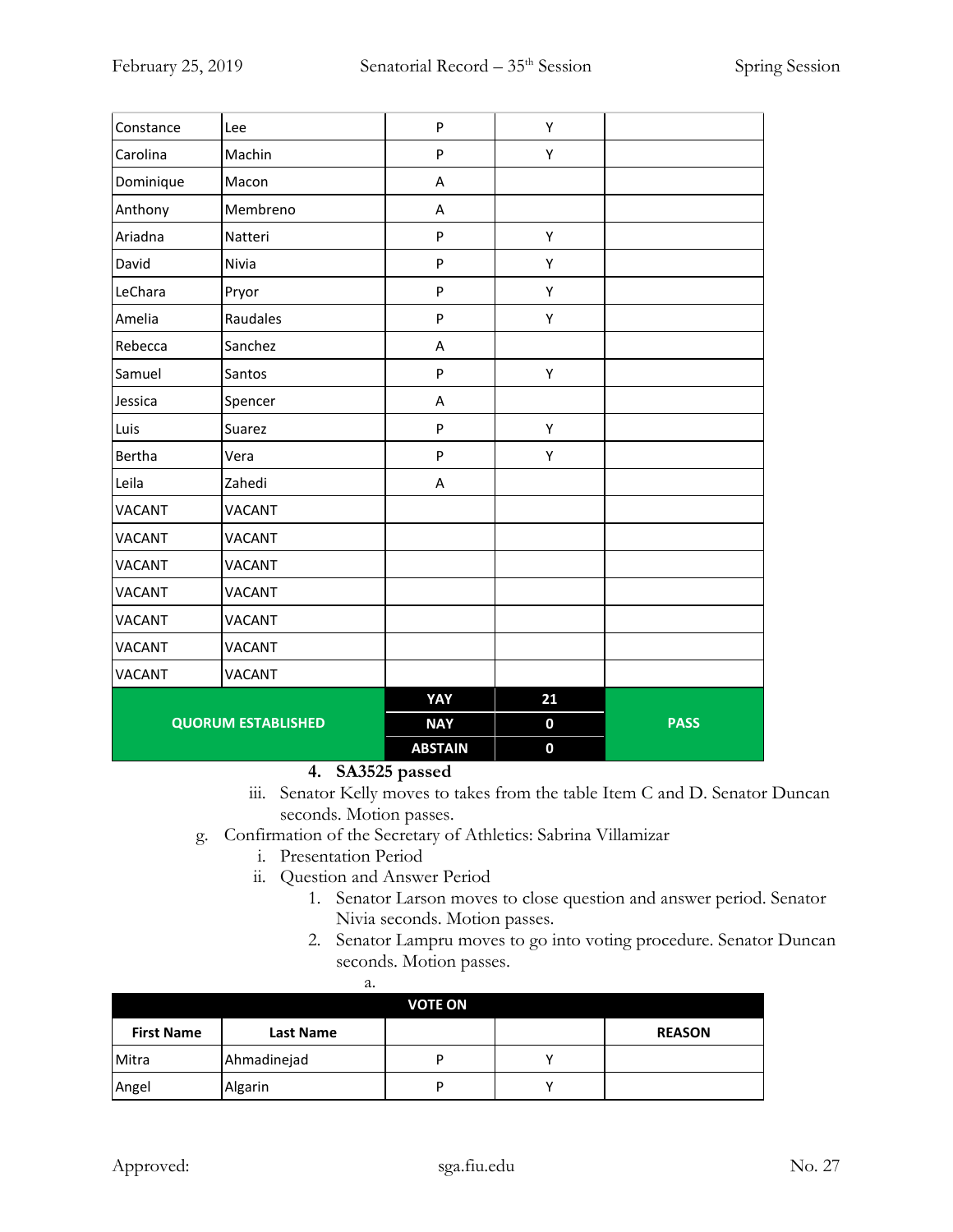| Stacey         | Alpert           | A         |           |  |
|----------------|------------------|-----------|-----------|--|
| <b>Brandon</b> | Aquino           | P         | Υ         |  |
| Alejandro      | Arzola           | A         |           |  |
| Daniel         | Beltran          | P         | Υ         |  |
| Danny          | De Leon          | Α         |           |  |
| Dustin         | Duncan           | P         | Υ         |  |
| Dianelis       | Hernandez        | A         |           |  |
| Samuel         | Hernandez        | P         | Υ         |  |
| Ana            | Hevia            | P         | Υ         |  |
| Rose           | Ingraham         | P         | ${\sf N}$ |  |
| Jai            | Jethani          | P         | Υ         |  |
| Charles        | Kelly            | P         | Υ         |  |
| Jam            | Khan Aleem Nawaz | Α         |           |  |
| Dimitri        | Lampru           | P         | Υ         |  |
| Victoria       | Larson           | P         | Υ         |  |
| Constance      | Lee              | P         | Υ         |  |
| Carolina       | Machin           | P         | Υ         |  |
| Dominique      | Macon            | A         |           |  |
| Anthony        | Membreno         | Α         |           |  |
| Ariadna        | Natteri          | P         | Υ         |  |
| David          | Nivia            | ${\sf P}$ | Υ         |  |
| LeChara        | Pryor            | P         | Υ         |  |
| Amelia         | Raudales         | P         | Υ         |  |
| Rebecca        | Sanchez          | A         |           |  |
| Samuel         | Santos           | P         | Υ         |  |
| Jessica        | Spencer          | A         |           |  |
| Luis           | Suarez           | P         | Υ         |  |
| Bertha         | Vera             | ${\sf P}$ | Υ         |  |
| Leila          | Zahedi           | A         |           |  |
| <b>VACANT</b>  | VACANT           |           |           |  |
| <b>VACANT</b>  | VACANT           |           |           |  |
| <b>VACANT</b>  | VACANT           |           |           |  |
| VACANT         | VACANT           |           |           |  |
| <b>VACANT</b>  | VACANT           |           |           |  |
| VACANT         | VACANT           |           |           |  |
| VACANT         | VACANT           |           |           |  |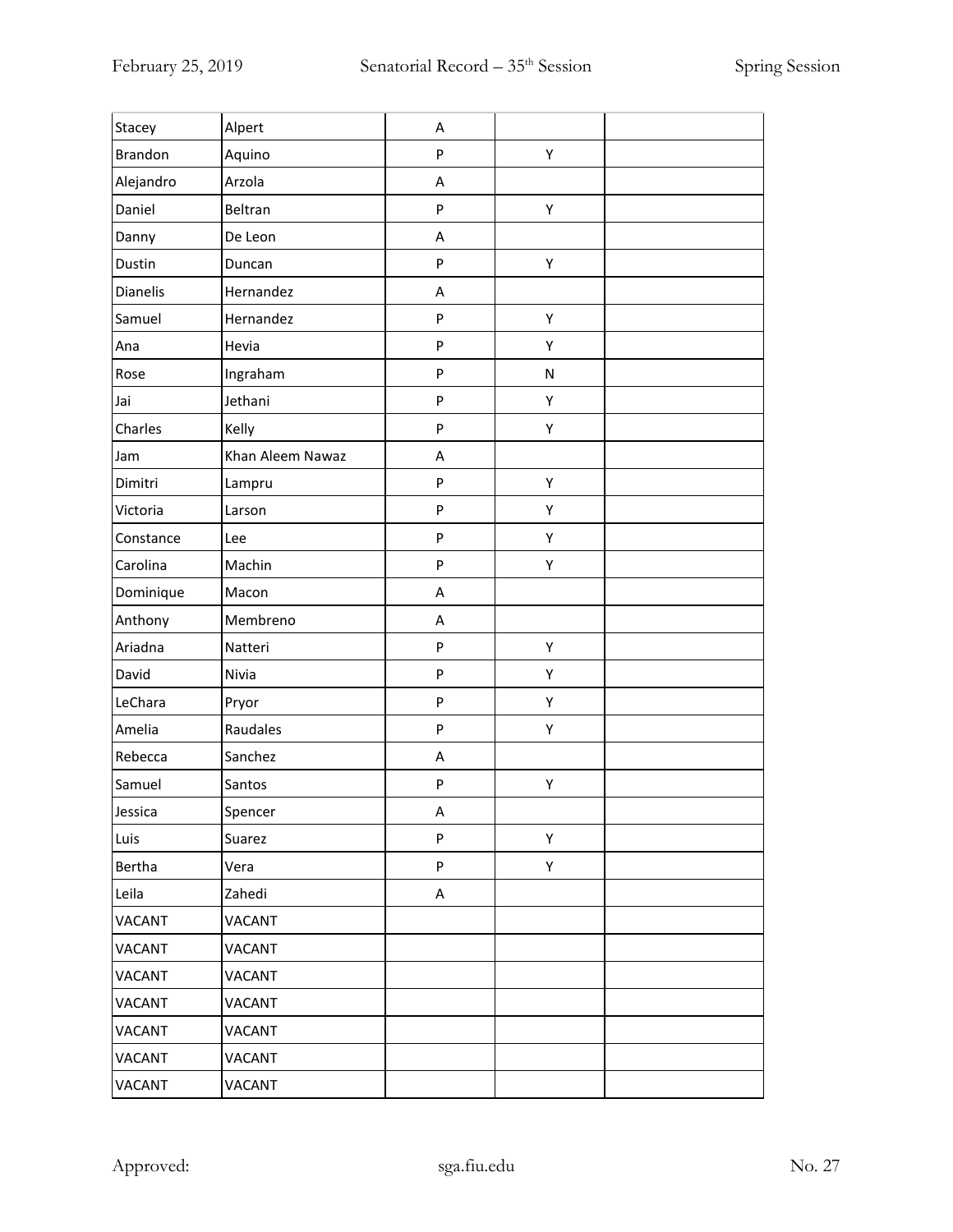|                           | YAY            | 20 |             |
|---------------------------|----------------|----|-------------|
| <b>QUORUM ESTABLISHED</b> | <b>NAY</b>     |    | <b>PASS</b> |
|                           | <b>ABSTAIN</b> |    |             |

### **3. Sabrina Villamizar confirmed as Secretary of Athletics**

iii. Senator Nivia moves to extend the Senate by 10 minutes. Senator Ingraham seconds. Motion passes.

*Point of Personal Privilege for Senator Lampru at 6:15PM; Dismissed.*

- h. Confirmation of the Deputy Chief of Staff: Ashley Nunez
	- i. Presentation Period
	- ii. Question and Answer period
		- 1. Senator Duncan moves to close question and answer period. Senator Nivia seconds. Motion passes.
		- 2. Senator Duncan moves to go into voting procedure. Senator Jethani seconds. Motion passes.
			- a.

| <b>VOTE ON</b>    |                  |   |   |               |  |
|-------------------|------------------|---|---|---------------|--|
| <b>First Name</b> | <b>Last Name</b> |   |   | <b>REASON</b> |  |
| Mitra             | Ahmadinejad      | P | Υ |               |  |
| Angel             | Algarin          | P | Υ |               |  |
| Stacey            | Alpert           | A |   |               |  |
| <b>Brandon</b>    | Aquino           | P | Υ |               |  |
| Alejandro         | Arzola           | A |   |               |  |
| Daniel            | Beltran          | P | Υ |               |  |
| Danny             | De Leon          | A |   |               |  |
| Dustin            | Duncan           | P | Υ |               |  |
| Dianelis          | Hernandez        | A |   |               |  |
| Samuel            | Hernandez        | P | Υ |               |  |
| Ana               | Hevia            | P | Y |               |  |
| Rose              | Ingraham         | P | Υ |               |  |
| Jai               | Jethani          | P | Υ |               |  |
| Charles           | Kelly            | P | Υ |               |  |
| Jam               | Khan Aleem Nawaz | A |   |               |  |
| Dimitri           | Lampru           | A |   |               |  |
| Victoria          | Larson           | P | Υ |               |  |
| Constance         | Lee              | P | Υ |               |  |
| Carolina          | Machin           | P | Υ |               |  |
| Dominique         | Macon            | A |   |               |  |
| Anthony           | Membreno         | A |   |               |  |
| Ariadna           | Natteri          | P | Υ |               |  |

Approved: sga.fiu.edu Sga.fiu.edu No. 27